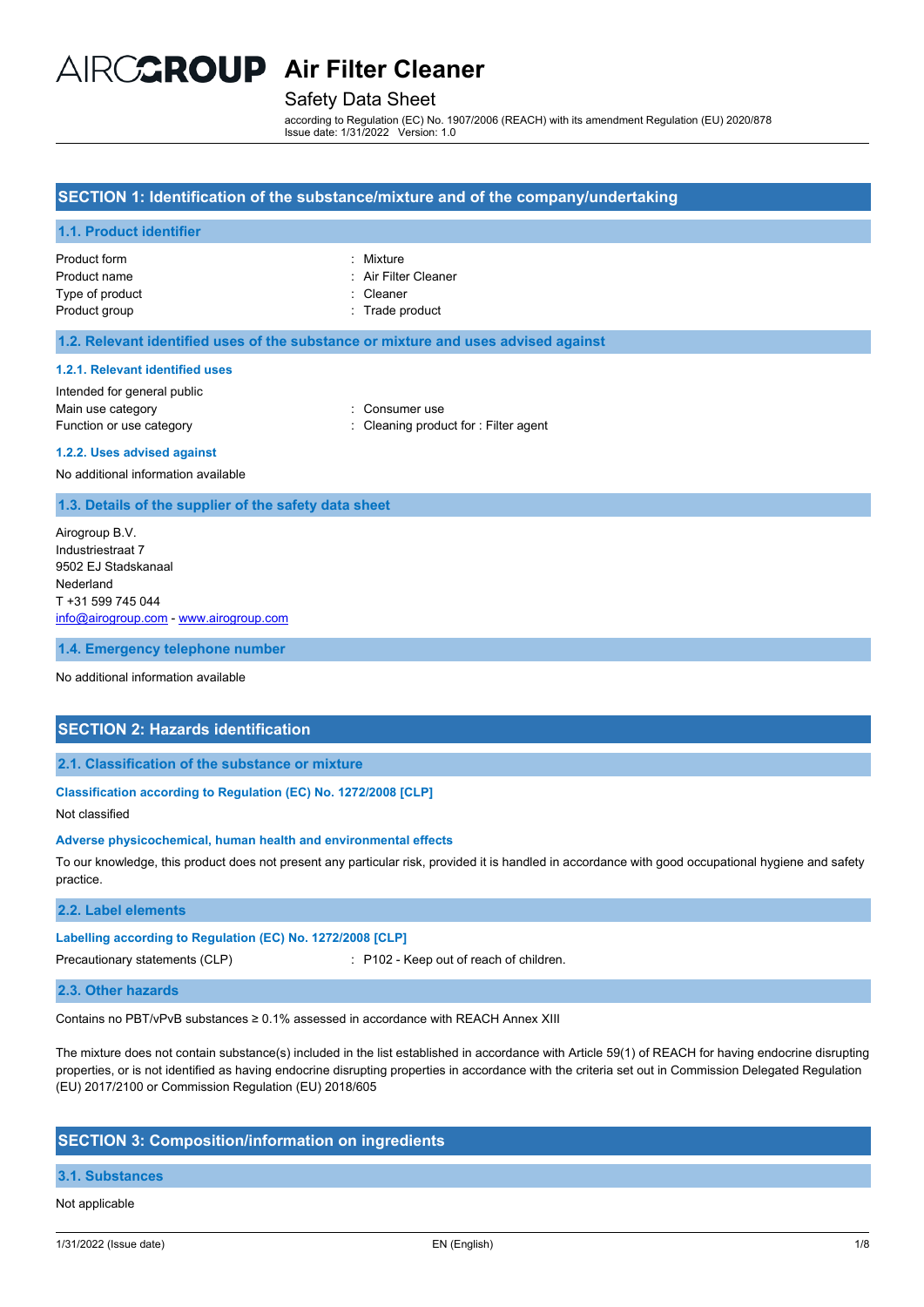## Safety Data Sheet

according to Regulation (EC) No. 1907/2006 (REACH) with its amendment Regulation (EU) 2020/878

| 3.2. Mixtures            |                                                                             |               |                                                                                     |
|--------------------------|-----------------------------------------------------------------------------|---------------|-------------------------------------------------------------------------------------|
| <b>Name</b>              | <b>Product identifier</b>                                                   | $\frac{9}{6}$ | <b>Classification according to</b><br><b>Regulation (EC) No. 1272/2008</b><br>[CLP] |
| Alkyl glycosides C8-C10  | CAS-No.: 68515-73-1<br>EC-No.: 500-220-1<br>REACH-no: 01-2119488530-<br>36  | $5 - 10$      | Eye Dam. 1, H318                                                                    |
| Alkyl glucosides C10-C16 | CAS-No.: 110615-47-9<br>EC-No.: 600-975-8<br>REACH-no: 01-2119489418-<br>23 | $1.875 - 3.9$ | Skin Irrit. 2, H315<br>Eye Dam. 1, H318                                             |

Full text of H- and EUH-statements: see section 16

| <b>SECTION 4: First aid measures</b>                                                                                                                       |                                                                                                                                                                                                             |
|------------------------------------------------------------------------------------------------------------------------------------------------------------|-------------------------------------------------------------------------------------------------------------------------------------------------------------------------------------------------------------|
| 4.1. Description of first aid measures                                                                                                                     |                                                                                                                                                                                                             |
| First-aid measures after inhalation<br>First-aid measures after skin contact<br>First-aid measures after eye contact<br>First-aid measures after ingestion | : Remove person to fresh air and keep comfortable for breathing.<br>: Wash skin with plenty of water.<br>: Rinse eyes with water as a precaution.<br>: Call a poison center or a doctor if you feel unwell. |

## **4.2. Most important symptoms and effects, both acute and delayed**

No additional information available

## **4.3. Indication of any immediate medical attention and special treatment needed**

Treat symptomatically.

| <b>SECTION 5: Firefighting measures</b>                    |                                                                                                                                             |
|------------------------------------------------------------|---------------------------------------------------------------------------------------------------------------------------------------------|
| 5.1. Extinguishing media                                   |                                                                                                                                             |
| Suitable extinguishing media                               | : Water spray. Dry powder. Foam. Carbon dioxide.                                                                                            |
| 5.2. Special hazards arising from the substance or mixture |                                                                                                                                             |
| Hazardous decomposition products in case of fire           | : Toxic fumes may be released.                                                                                                              |
| 5.3. Advice for firefighters                               |                                                                                                                                             |
| Protection during firefighting                             | : Do not attempt to take action without suitable protective equipment. Self-contained<br>breathing apparatus. Complete protective clothing. |

| <b>SECTION 6: Accidental release measures</b>                            |                                                                                                                                                                |
|--------------------------------------------------------------------------|----------------------------------------------------------------------------------------------------------------------------------------------------------------|
| 6.1. Personal precautions, protective equipment and emergency procedures |                                                                                                                                                                |
| 6.1.1. For non-emergency personnel                                       |                                                                                                                                                                |
| <b>Emergency procedures</b>                                              | Ventilate spillage area.                                                                                                                                       |
| 6.1.2. For emergency responders                                          |                                                                                                                                                                |
| Protective equipment                                                     | : Do not attempt to take action without suitable protective equipment. For further information<br>refer to section 8: "Exposure controls/personal protection". |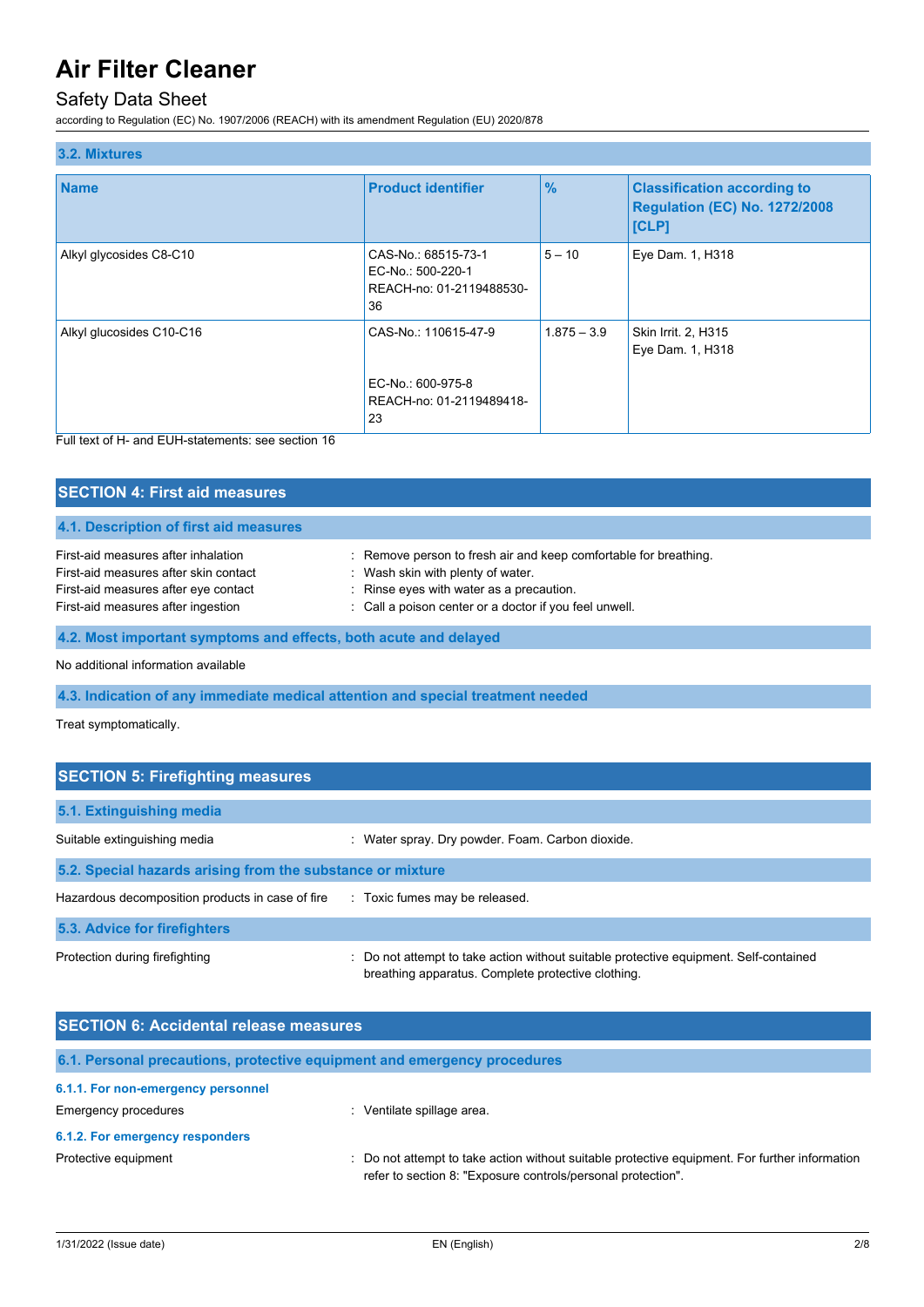## Safety Data Sheet

according to Regulation (EC) No. 1907/2006 (REACH) with its amendment Regulation (EU) 2020/878

| <b>6.2. Environmental precautions</b>                     |                                                                                                                    |
|-----------------------------------------------------------|--------------------------------------------------------------------------------------------------------------------|
| Avoid release to the environment.                         |                                                                                                                    |
| 6.3. Methods and material for containment and cleaning up |                                                                                                                    |
| Methods for cleaning up<br>Other information              | : Take up liquid spill into absorbent material.<br>: Dispose of materials or solid residues at an authorized site. |
| 6.4. Reference to other sections                          |                                                                                                                    |
| For further information refer to section 13.              |                                                                                                                    |
| <b>SECTION 7: Handling and storage</b>                    |                                                                                                                    |
| 1974 - Pous a acceleración de la cada de acceleración     |                                                                                                                    |

| 7.1. Precautions for safe handling                                |                                                                                                                                                                                            |
|-------------------------------------------------------------------|--------------------------------------------------------------------------------------------------------------------------------------------------------------------------------------------|
| Precautions for safe handling<br>Hygiene measures                 | Ensure good ventilation of the work station. Wear personal protective equipment.<br>: Do not eat, drink or smoke when using this product. Always wash hands after handling the<br>product. |
| 7.2. Conditions for safe storage, including any incompatibilities |                                                                                                                                                                                            |

Storage conditions **Storage conditions** : Store in a well-ventilated place. Keep cool.

**7.3. Specific end use(s)**

No additional information available

## **SECTION 8: Exposure controls/personal protection**

## **8.1. Control parameters**

**8.1.1 National occupational exposure and biological limit values**

No additional information available

#### **8.1.2. Recommended monitoring procedures**

No additional information available

## **8.1.3. Air contaminants formed**

No additional information available

## **8.1.4. DNEL and PNEC**

No additional information available

## **8.1.5. Control banding**

No additional information available

## **8.2. Exposure controls**

#### **8.2.1. Appropriate engineering controls**

#### **Appropriate engineering controls:**

Ensure good ventilation of the work station.

#### **8.2.2. Personal protection equipment**

## **Personal protective equipment symbol(s):**

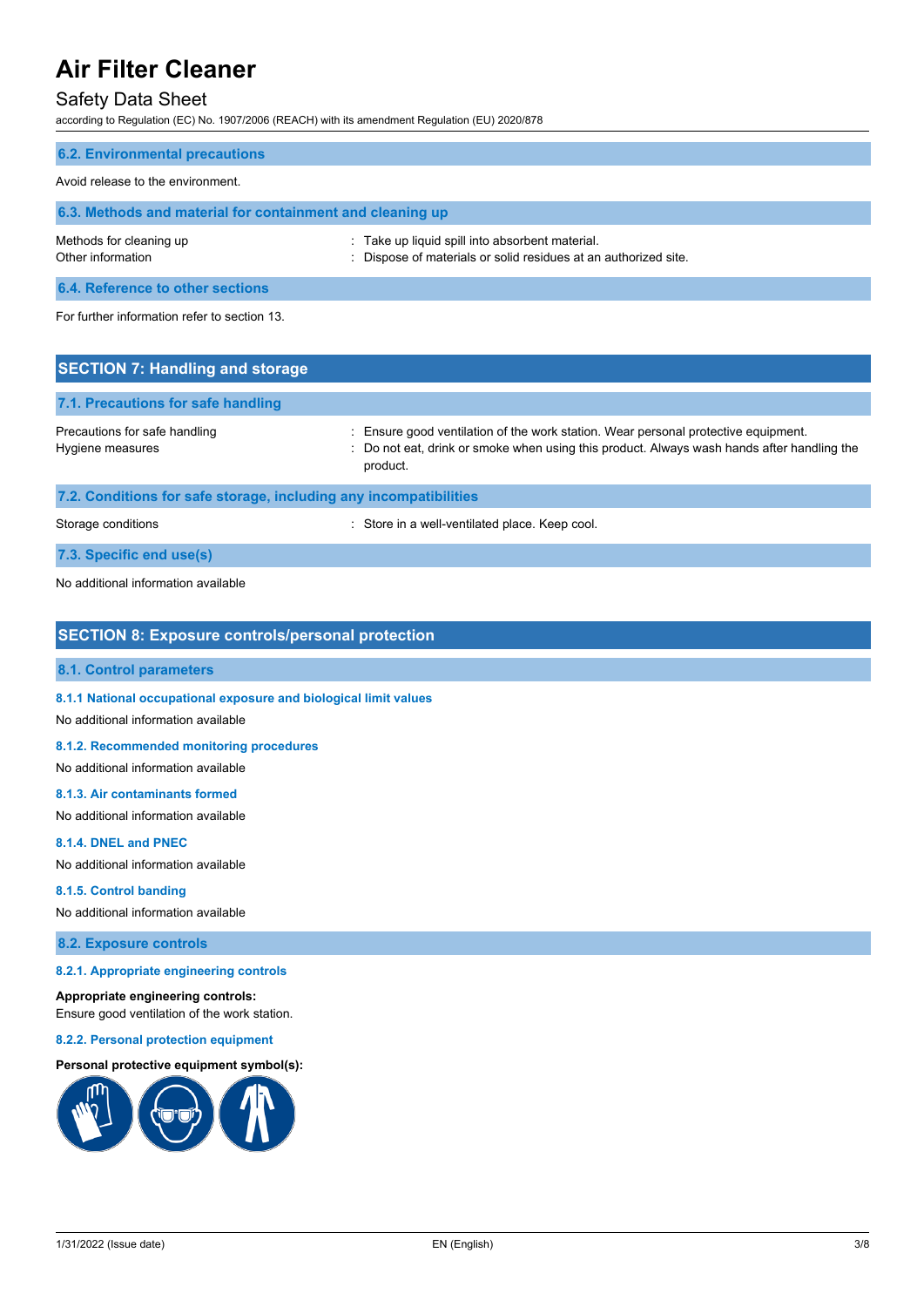## Safety Data Sheet

according to Regulation (EC) No. 1907/2006 (REACH) with its amendment Regulation (EU) 2020/878

#### **8.2.2.1. Eye and face protection**

**Eye protection:** Safety glasses

#### **8.2.2.2. Skin protection**

**Skin and body protection:** Wear suitable protective clothing

## **Hand protection:**

Protective gloves

### **8.2.2.3. Respiratory protection**

## **Respiratory protection:**

In case of insufficient ventilation, wear suitable respiratory equipment

### **8.2.2.4. Thermal hazards**

No additional information available

#### **8.2.3. Environmental exposure controls**

## **Environmental exposure controls:**

Avoid release to the environment.

| <b>SECTION 9: Physical and chemical properties</b>         |                                            |
|------------------------------------------------------------|--------------------------------------------|
| 9.1. Information on basic physical and chemical properties |                                            |
| Physical state                                             | : Liquid                                   |
| Colour                                                     | Green.                                     |
| Appearance                                                 | Liquid.                                    |
| Odour                                                      | characteristic.                            |
| Odour threshold                                            | Not available                              |
| Melting point                                              | Not applicable                             |
| Freezing point                                             | Not available                              |
| Boiling point                                              | 100 °C                                     |
| Flammability                                               | Not applicable                             |
| <b>Explosive limits</b>                                    | Not available                              |
| Lower explosion limit                                      | Not available                              |
| Upper explosion limit                                      | Not available                              |
| Flash point                                                | Not available                              |
| Auto-ignition temperature                                  | Not available                              |
| Decomposition temperature                                  | Not available                              |
| pH                                                         | $: 10 - 11$                                |
| Viscosity, kinematic                                       | Not available                              |
| Solubility                                                 | Miscible with water.                       |
| Partition coefficient n-octanol/water (Log Kow)            | Not available                              |
| Vapour pressure                                            | Not available                              |
| Vapour pressure at 50 °C                                   | Not available                              |
| Density                                                    | : $1.02 - 1.04$ g/cm <sup>3</sup> at 20 °C |
| Relative density                                           | Not available                              |
| Relative vapour density at 20 °C                           | Not available                              |
| Particle characteristics                                   | Not applicable                             |
|                                                            |                                            |

## **9.2. Other information**

## **9.2.1. Information with regard to physical hazard classes**

No additional information available

### **9.2.2. Other safety characteristics**

No additional information available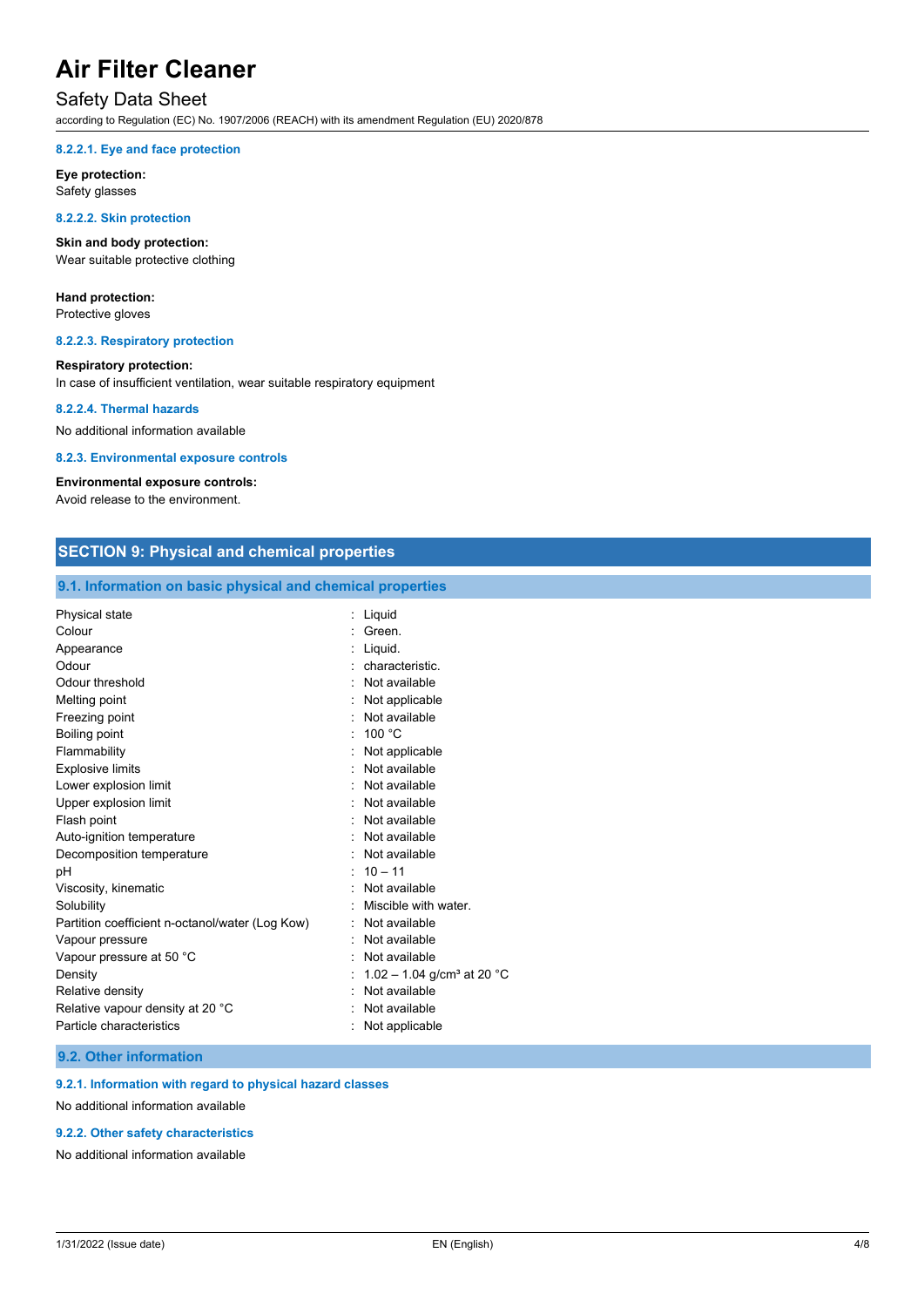## Safety Data Sheet

according to Regulation (EC) No. 1907/2006 (REACH) with its amendment Regulation (EU) 2020/878

## **SECTION 10: Stability and reactivity**

### **10.1. Reactivity**

The product is non-reactive under normal conditions of use, storage and transport.

**10.2. Chemical stability**

Stable under normal conditions.

**10.3. Possibility of hazardous reactions**

No dangerous reactions known under normal conditions of use.

**10.4. Conditions to avoid**

None under recommended storage and handling conditions (see section 7).

### **10.5. Incompatible materials**

No additional information available

**10.6. Hazardous decomposition products**

Under normal conditions of storage and use, hazardous decomposition products should not be produced.

| <b>SECTION 11: Toxicological information</b> |                                                                                |
|----------------------------------------------|--------------------------------------------------------------------------------|
|                                              | 11.1. Information on hazard classes as defined in Regulation (EC) No 1272/2008 |
| Acute toxicity (oral)                        | Not classified                                                                 |
| Acute toxicity (dermal)                      | Not classified                                                                 |
| Acute toxicity (inhalation)                  | : Not classified                                                               |
| Skin corrosion/irritation                    | : Not classified<br>pH: 10 - 11                                                |
| Serious eye damage/irritation                | : Not classified<br>pH: 10 - 11                                                |
| Respiratory or skin sensitisation            | : Not classified                                                               |
| Germ cell mutagenicity                       | : Not classified                                                               |
| Carcinogenicity                              | Not classified                                                                 |
| Reproductive toxicity                        | : Not classified                                                               |
| STOT-single exposure                         | : Not classified                                                               |
| STOT-repeated exposure                       | Not classified                                                                 |
| Aspiration hazard                            | Not classified<br>$\sim$                                                       |
| 11.2. Information on other hazards           |                                                                                |
|                                              |                                                                                |

No additional information available

## **SECTION 12: Ecological information**

| <b>12.1. Toxicity</b>                                        |                                                                                                                            |
|--------------------------------------------------------------|----------------------------------------------------------------------------------------------------------------------------|
| Ecology - general                                            | : The product is not considered harmful to aquatic organisms nor to cause long-term adverse<br>effects in the environment. |
| Hazardous to the aquatic environment, short-term<br>(acute)  | : Not classified                                                                                                           |
| Hazardous to the aquatic environment, long-term<br>(chronic) | : Not classified                                                                                                           |
| 12.2. Persistence and degradability                          |                                                                                                                            |

No additional information available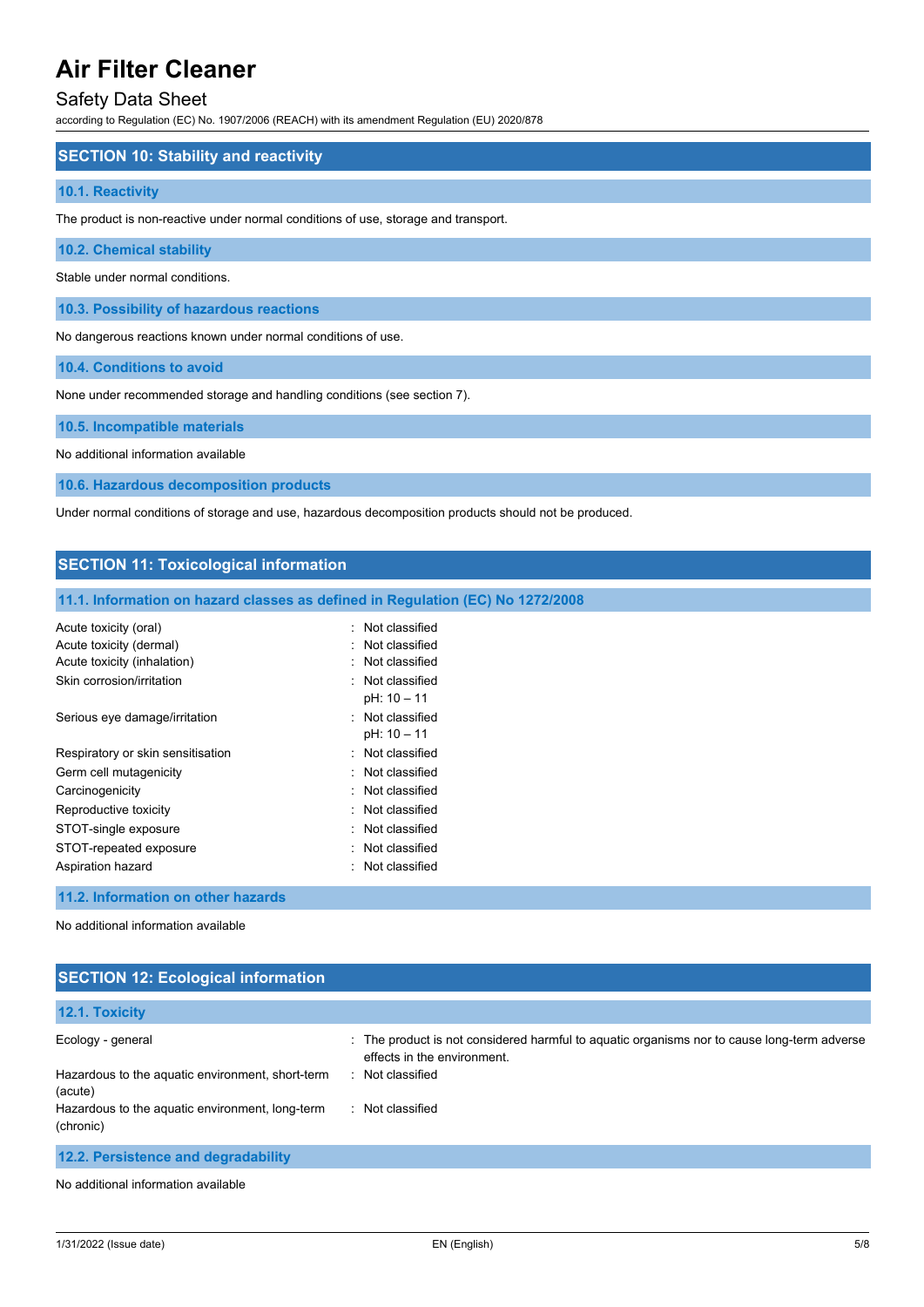## Safety Data Sheet

according to Regulation (EC) No. 1907/2006 (REACH) with its amendment Regulation (EU) 2020/878

| 12.3. Bioaccumulative potential          |
|------------------------------------------|
| No additional information available      |
| 12.4. Mobility in soil                   |
| No additional information available      |
| 12.5. Results of PBT and vPvB assessment |
| No additional information available      |
| 12.6. Endocrine disrupting properties    |
| No additional information available      |
| 12.7. Other adverse effects              |

No additional information available

| <b>SECTION 13: Disposal considerations</b> |
|--------------------------------------------|
|                                            |
| 13.1. Waste treatment methods              |
|                                            |

Waste treatment methods : Dispose of contents/container in accordance with licensed collector's sorting instructions.

## **SECTION 14: Transport information**

| In accordance with ADR / IMDG / IATA / ADN / RID |                |                |                |                |
|--------------------------------------------------|----------------|----------------|----------------|----------------|
| <b>ADR</b>                                       | <b>IMDG</b>    | <b>IATA</b>    | <b>ADN</b>     | <b>RID</b>     |
| 14.1. UN number or ID number                     |                |                |                |                |
| Not applicable                                   | Not applicable | Not applicable | Not applicable | Not applicable |
| 14.2. UN proper shipping name                    |                |                |                |                |
| Not applicable                                   | Not applicable | Not applicable | Not applicable | Not applicable |
| 14.3. Transport hazard class(es)                 |                |                |                |                |
| Not applicable                                   | Not applicable | Not applicable | Not applicable | Not applicable |
| 14.4. Packing group                              |                |                |                |                |
| Not applicable                                   | Not applicable | Not applicable | Not applicable | Not applicable |
| <b>14.5. Environmental hazards</b>               |                |                |                |                |
| Not applicable                                   | Not applicable | Not applicable | Not applicable | Not applicable |
| No supplementary information available           |                |                |                |                |

**14.6. Special precautions for user**

**Overland transport** Not applicable

**Transport by sea**

Not applicable

**Air transport** Not applicable

**Inland waterway transport** Not applicable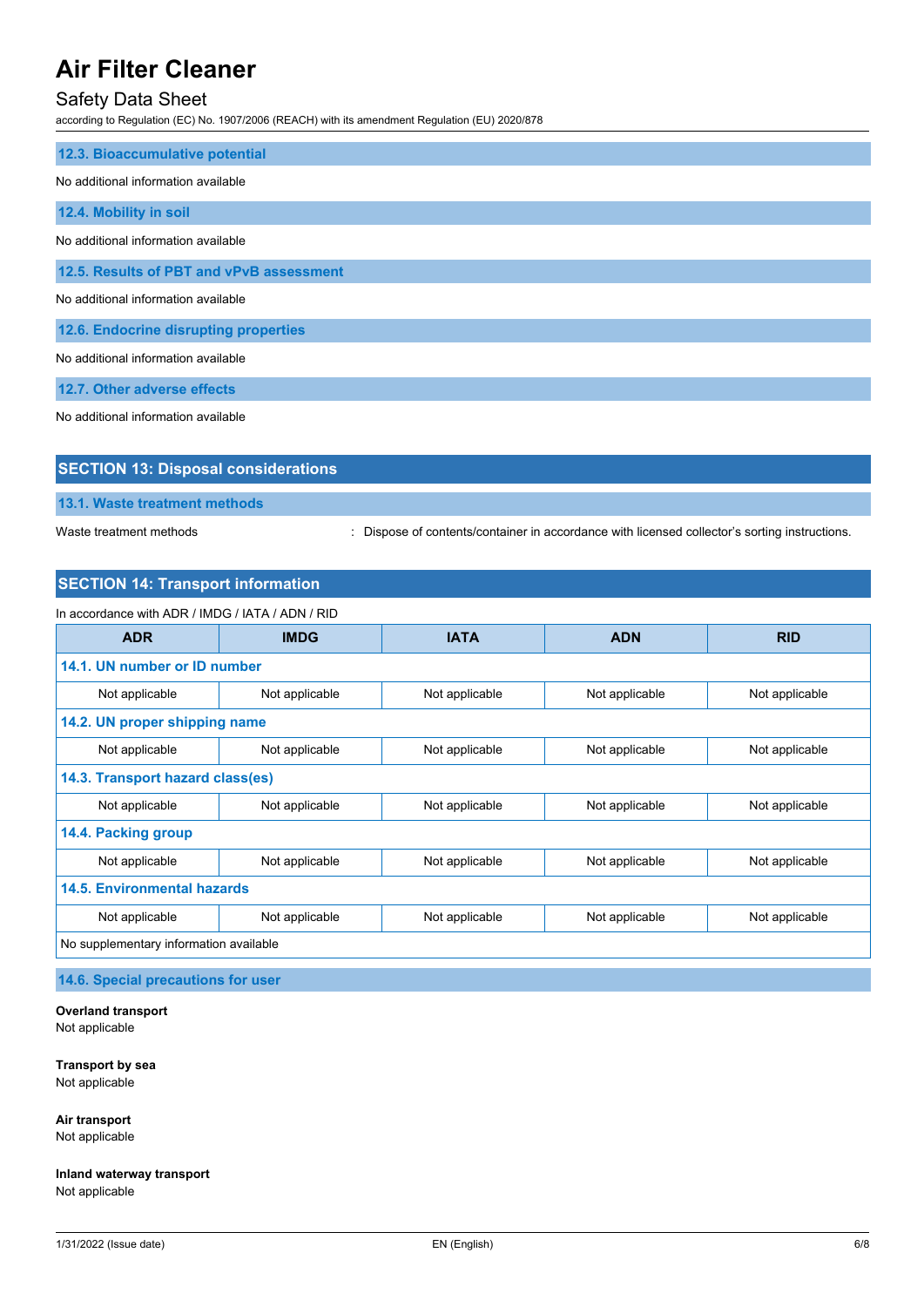## Safety Data Sheet

according to Regulation (EC) No. 1907/2006 (REACH) with its amendment Regulation (EU) 2020/878

#### **Rail transport**

Not applicable

**14.7. Maritime transport in bulk according to IMO instruments**

Not applicable

## **SECTION 15: Regulatory information**

**15.1. Safety, health and environmental regulations/legislation specific for the substance or mixture**

#### **15.1.1. EU-Regulations**

Contains no REACH substances with Annex XVII restrictions

Contains no substance on the REACH candidate list

Contains no REACH Annex XIV substances

Contains no substance subject to Regulation (EU) No 649/2012 of the European Parliament and of the Council of 4 July 2012 concerning the export and import of hazardous chemicals.

Contains no substance subject to Regulation (EU) No 2019/1021 of the European Parliament and of the Council of 20 June 2019 on persistent organic pollutants

Contains no substance subject to REGULATION (EU) No 1005/2009 OF THE EUROPEAN PARLIAMENT AND OF THE COUNCIL of 16 September 2009 on substances that deplete the ozone layer.

Contains no substance subject to Regulation (EU) 2019/1148 of the European Parliament and of the Council of 20 June 2019 on the marketing and use of explosives precursors.

Contains no substance subject to Regulation (EC) 273/2004 of the European Parliament and of the Council of 11 February 2004 on the manufacture and the placing on market of certain substances used in the illicit manufacture of narcotic drugs and psychotropic substances.

#### **15.1.2. National regulations**

**Germany**

| <b>PELLIQUY</b>                                         |                                                                                                                                                                                        |
|---------------------------------------------------------|----------------------------------------------------------------------------------------------------------------------------------------------------------------------------------------|
| <b>Employment restrictions</b>                          | : Observe restrictions according Act on the Protection of Working Mothers (MuSchG)<br>Observe restrictions according Act on the Protection of Young People in Employment<br>(JArbSchG) |
| Water hazard class (WGK)                                | : WGK 3, Highly hazardous to water (Classification according to AwSV, Annex 1)                                                                                                         |
| Hazardous Incident Ordinance (12. BImSchV)              | : Is not subject of the Hazardous Incident Ordinance (12. BImSchV)                                                                                                                     |
| <b>Netherlands</b>                                      |                                                                                                                                                                                        |
| ABM category                                            | $B(4)$ - low hazard for aquatic organisms                                                                                                                                              |
| SZW-lijst van kankerverwekkende stoffen                 | : None of the components are listed                                                                                                                                                    |
| SZW-lijst van mutagene stoffen                          | : None of the components are listed                                                                                                                                                    |
| SZW-lijst van reprotoxische stoffen - Borstvoeding      | : None of the components are listed                                                                                                                                                    |
| SZW-lijst van reprotoxische stoffen -<br>Vruchtbaarheid | : None of the components are listed                                                                                                                                                    |
| SZW-lijst van reprotoxische stoffen - Ontwikkeling      | : None of the components are listed                                                                                                                                                    |
| 15.2. Chemical safety assessment                        |                                                                                                                                                                                        |

No chemical safety assessment has been carried out

## **SECTION 16: Other information**

| <b>Abbreviations and acronyms:</b> |                                                                                                 |  |
|------------------------------------|-------------------------------------------------------------------------------------------------|--|
| <b>ADN</b>                         | European Agreement concerning the International Carriage of Dangerous Goods by Inland Waterways |  |
| <b>ADR</b>                         | European Agreement concerning the International Carriage of Dangerous Goods by Road             |  |
| <b>ATE</b>                         | <b>Acute Toxicity Estimate</b>                                                                  |  |
| <b>BLV</b>                         | <b>Biological limit value</b>                                                                   |  |
| CAS-No.                            | Chemical Abstract Service number                                                                |  |
| <b>CLP</b>                         | Classification Labelling Packaging Regulation; Regulation (EC) No 1272/2008                     |  |
| <b>DMEL</b>                        | Derived Minimal Effect level                                                                    |  |